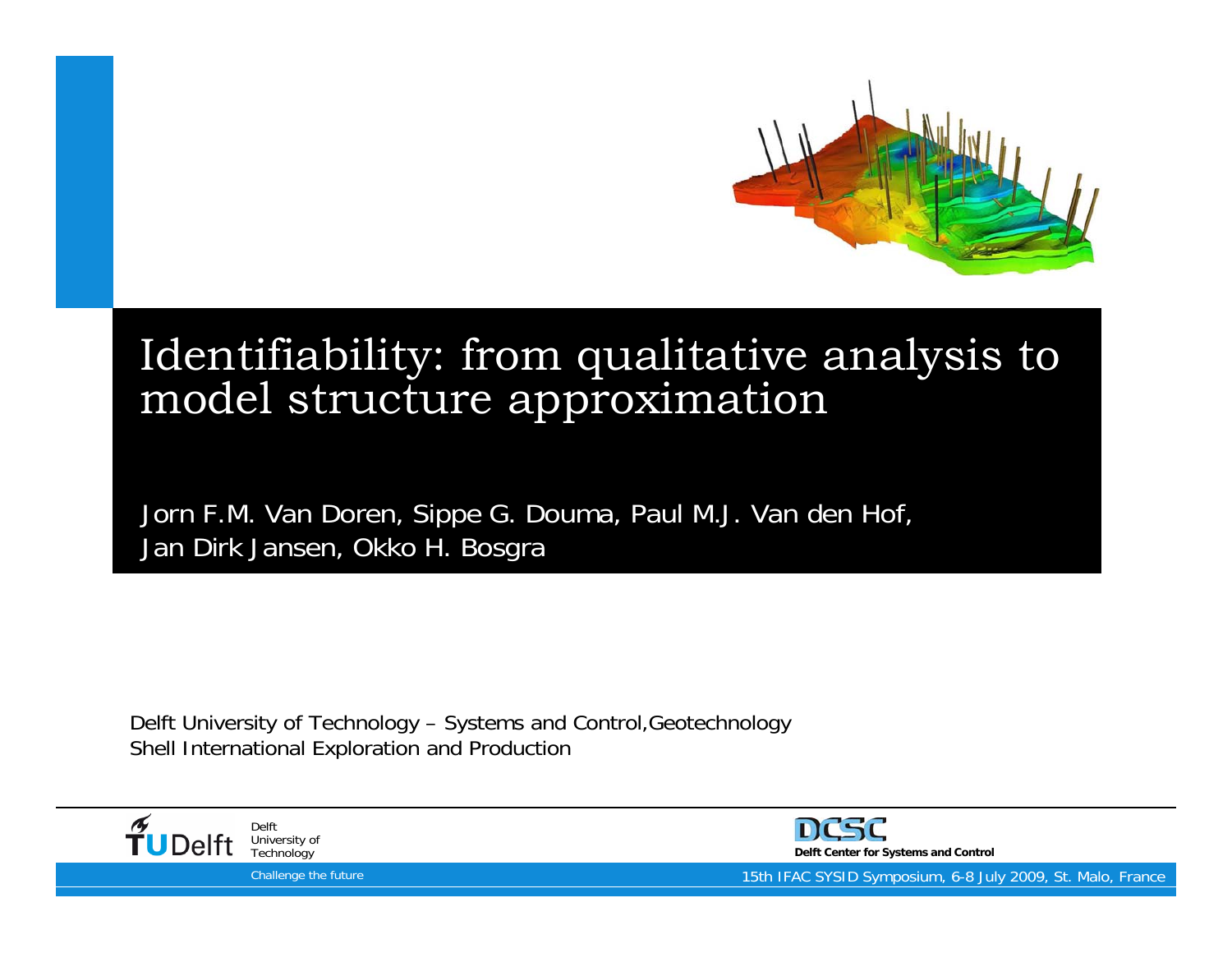# Motivation - Identifiability

- Estimation of parameters in physical/first principles model structure  $\mathbf{\hat{y}} = \mathbf{h}(\boldsymbol{\theta}, \mathbf{u}; \mathbf{x}_0)$
- and  $t$ • Number of parameters can be very large (e.g. after spatially discretizing *pde*) and too large for reliable estimation
- Physical structure (e.g. nonlinear dynamics) is considered important in view of reliable long-term model predictions
- How to reduce the model structure in terms of its **parameter space?**



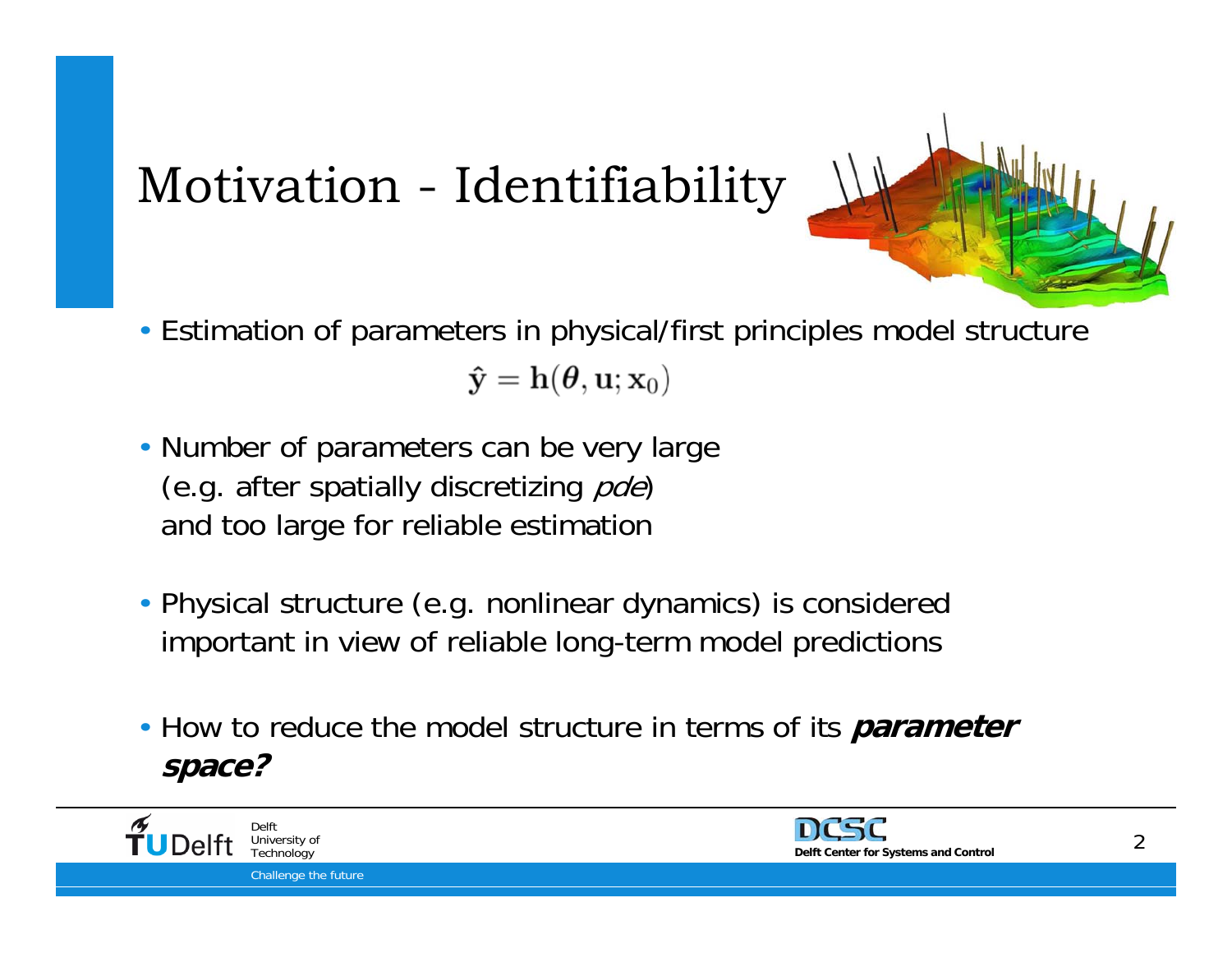# Motivation - Identifiability

- In case of linear dynamics, black model structures can be used as intermediates to extract all information from the data
- Notion of *identifiability* is instrumental in analyzing model structure properties
- Identifiability mostly considered in a yes/no setting: qualitative rather than quantitative [Bellman and Åström (1970), Grewal and Glover (1976)]
- Approach: *quantitative* analysis of appropriate parameter space, maintaining physical parameter interpretation



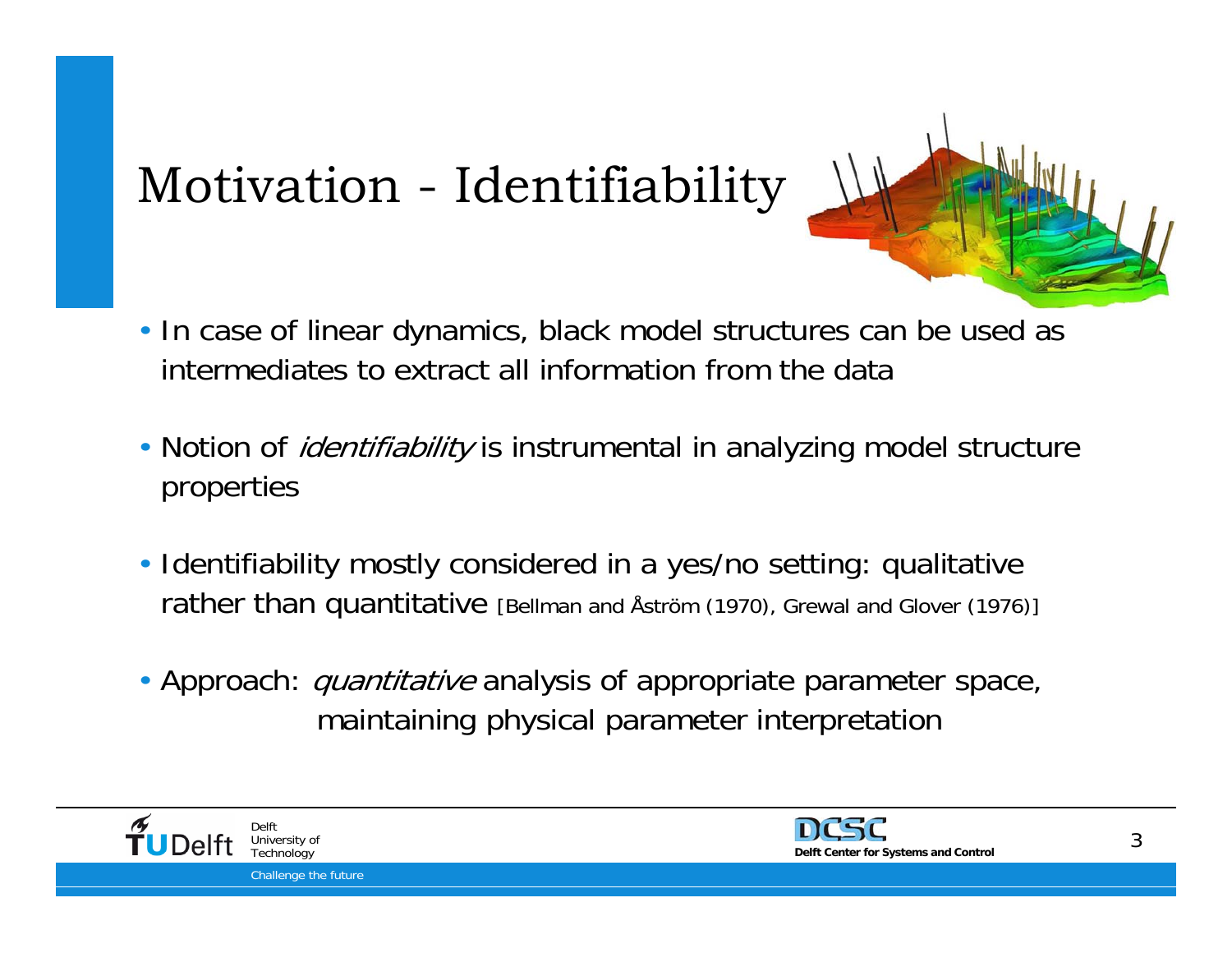### Contents

- Identifiability
- Testing local identifiability
- Model structure approximation
- Effect of parameter scaling
- Example
- Discussion



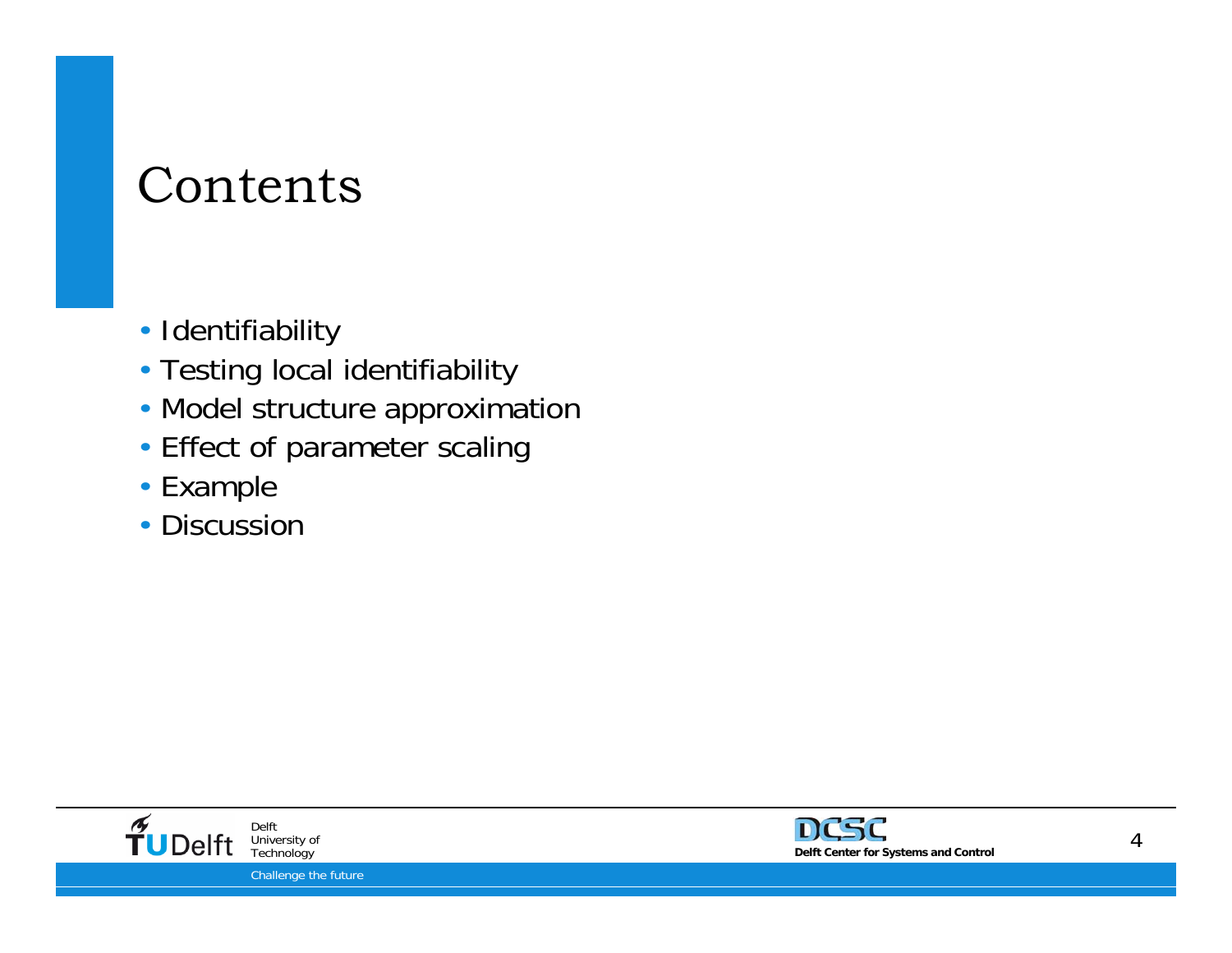# Identifiability

• Consider nonlinear model structure

• Locally identifiable in  $\theta_m$  for given u and  $x_0$  if in neighbourhood of  $\theta_m$ :

$$
\left\{{\mathbf h}({\mathbf u},{\boldsymbol \theta}_1;{\mathbf x}_0)={\mathbf h}({\mathbf u},{\boldsymbol \theta}_2;{\mathbf x}_0)\right\}\Rightarrow{\boldsymbol \theta}_1={\boldsymbol \theta}_2
$$

[Grewal and Glover 1976]

• Structural identifiability in similar way on the basis of transfer functions (rather than output), for the linear dynamics case. [Bellman and Åström (1970)]



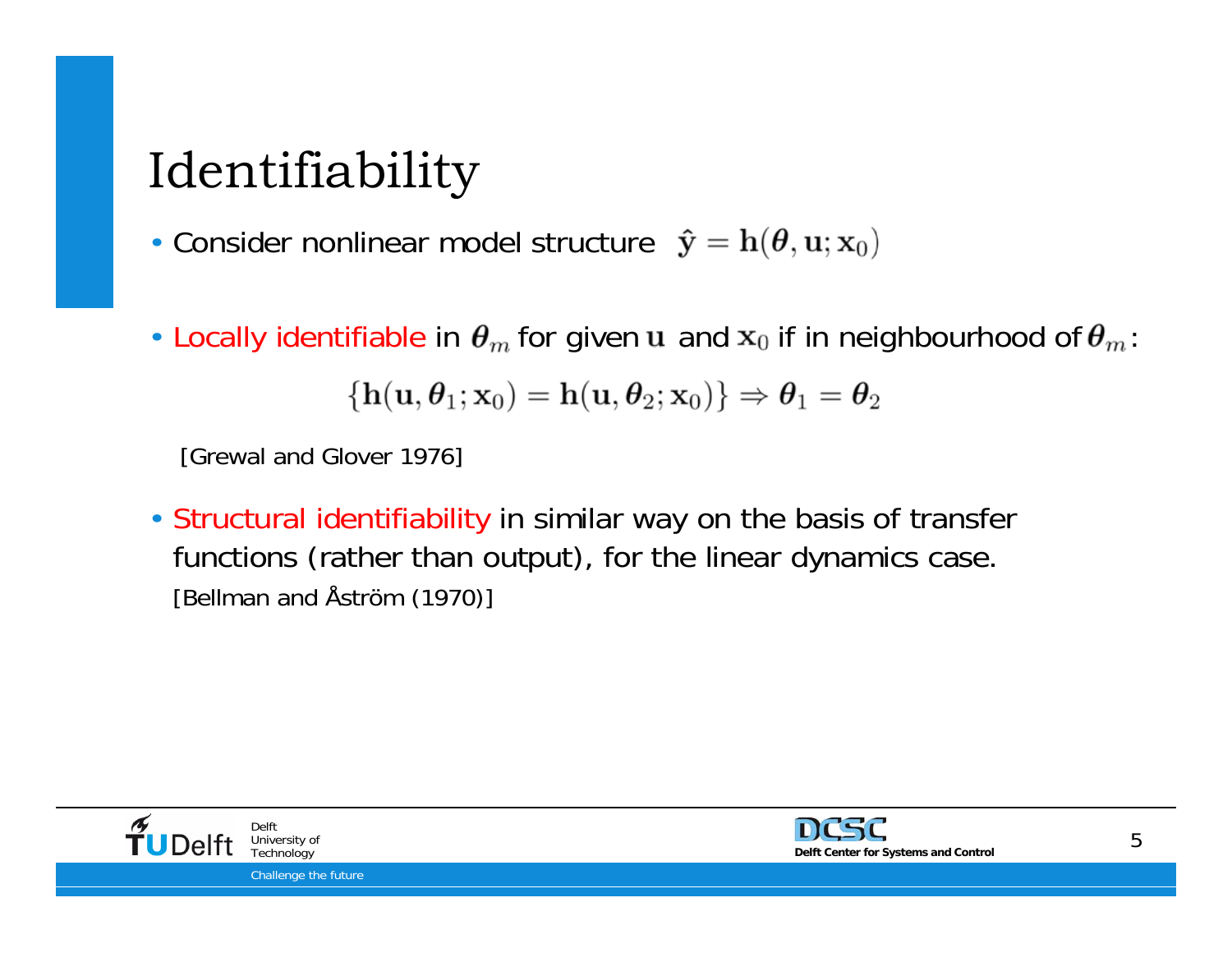#### Testing local identifiability in identification

• In PE framework, identification criterion

$$
V(\boldsymbol{\theta}) := \frac{1}{2} \boldsymbol{\epsilon}(\boldsymbol{\theta})^T \mathbf{P}_v^{-1} \boldsymbol{\epsilon}(\boldsymbol{\theta}), \ \ \boldsymbol{\epsilon}(\boldsymbol{\theta}) = \mathbf{y} - \hat{\mathbf{y}} = \mathbf{y} - \mathbf{h}(\boldsymbol{\theta}, \mathbf{u}; \mathbf{x}_0),
$$

• Hessian given by

$$
\frac{\partial^2 V(\boldsymbol{\theta})}{\partial \boldsymbol{\theta}^2} = \frac{\partial \hat{\textbf{y}}^T}{\partial \boldsymbol{\theta}} \mathbf{P}_v^{-1} \left( \frac{\partial \hat{\textbf{y}}^T}{\partial \boldsymbol{\theta}} \right)^T + \mathbf{S}
$$

- Local identifiability test in  $\hat{\theta} = \arg \min V(\theta)$ : Hessian > 0
- With quadratic approximation of cost function around  $\hat{\theta}$ : Hessian given by  $\frac{\partial \hat{\textbf{y}}^T}{\partial \boldsymbol{\theta}} \mathbf{P}_v^{-1} \left( \frac{\partial \hat{\textbf{y}}^T}{\partial \boldsymbol{\theta}} \right)^T$



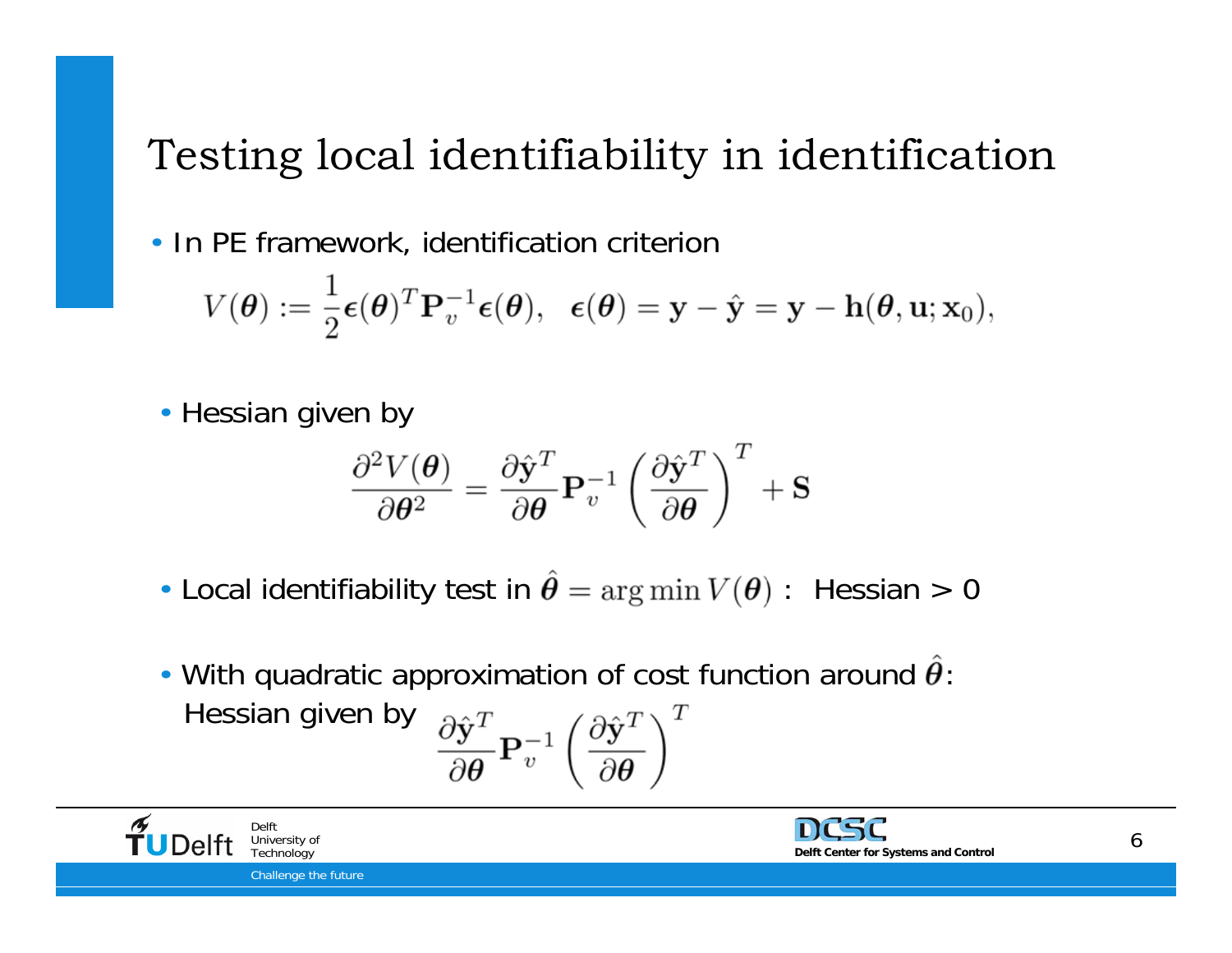#### Testing local identifiability in identification

• Rank test on Hessian through SVD

$$
\left.\frac{\partial \hat{\mathbf{y}}^T}{\partial \boldsymbol{\theta}} \mathbf{P}_v^{-\frac{1}{2}}\right|_{\boldsymbol{\theta}=\hat{\boldsymbol{\theta}}} = \left[\begin{array}{cc} \mathbf{U}_1 & \mathbf{U}_2 \end{array}\right] \left[\begin{array}{cc} \boldsymbol{\Sigma}_1 & \mathbf{0} \\ \mathbf{0} & \boldsymbol{\Sigma}_2 \end{array}\right] \left[\begin{array}{c} \mathbf{V}_1^T \\ \mathbf{V}_2^T \end{array}\right]
$$

- If  $\Sigma_2 = 0$  then lack of local identifiability
- SVD can be used to reparameterize the model structure through  $\theta = \mathbf{U}_1 \rho$ , dim $(\rho) <<$ dim $(\theta)$

in order to achieve local identifiability in  $\rho$ 

• Columns of  $U_1$  are basis functions of the identifiable parameter space



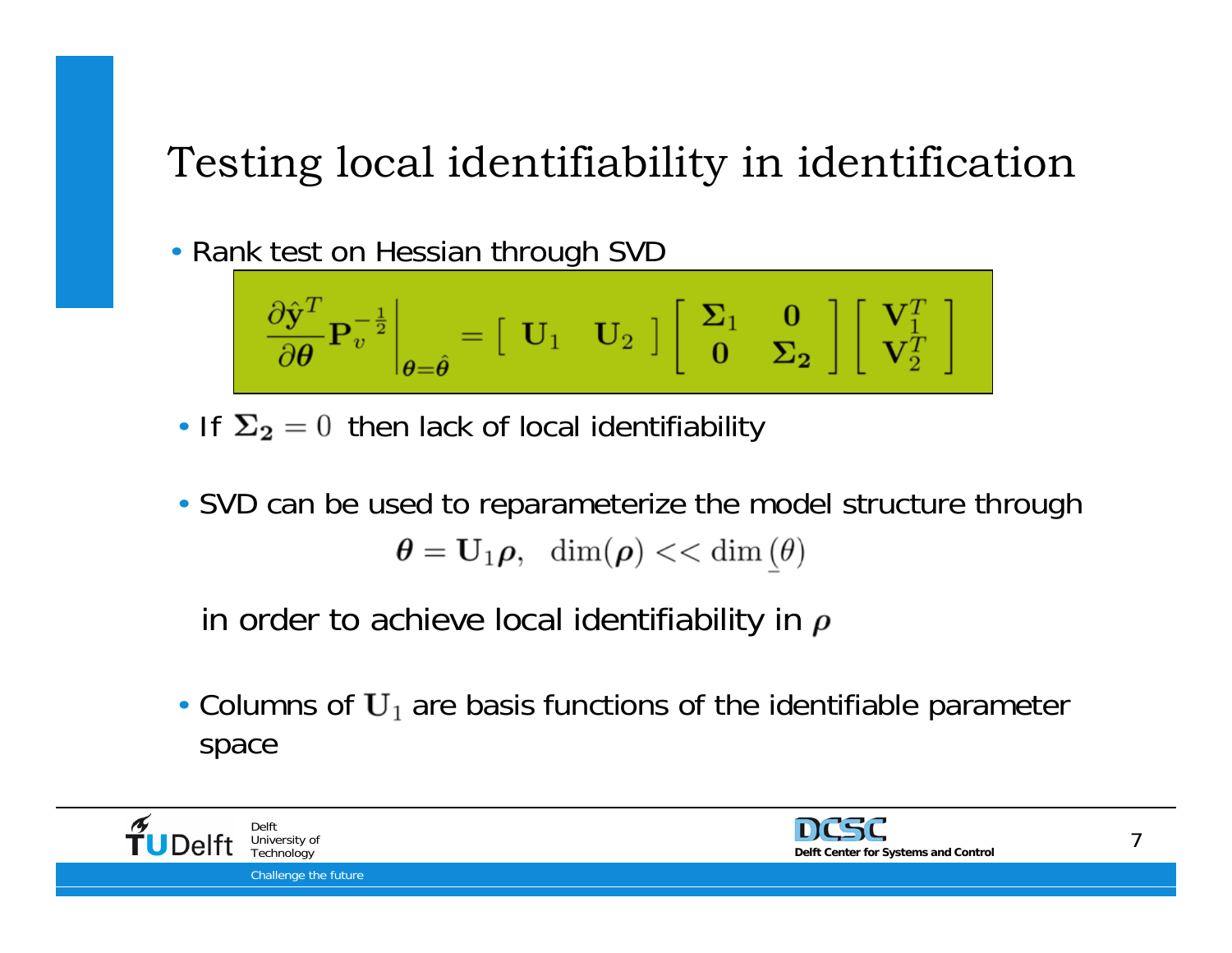#### Testing local identifiability in identification

$$
\left.\frac{\partial \hat{\mathbf{y}}^T}{\partial \theta} \mathbf{P}_v^{-\frac{1}{2}}\right|_{\theta = \hat{\theta}} = \begin{bmatrix} \mathbf{U}_1 & \mathbf{U}_2 \end{bmatrix} \begin{bmatrix} \mathbf{\Sigma}_1 & \mathbf{0} \\ \mathbf{0} & \mathbf{\Sigma}_2 \end{bmatrix} \begin{bmatrix} \mathbf{V}_1^T \\ \mathbf{V}_2^T \end{bmatrix}
$$

• What if  $\Sigma_2 \neq 0$  but contains (many) small singular values ?

No lack of identifiability, but possibly very poor variance properties



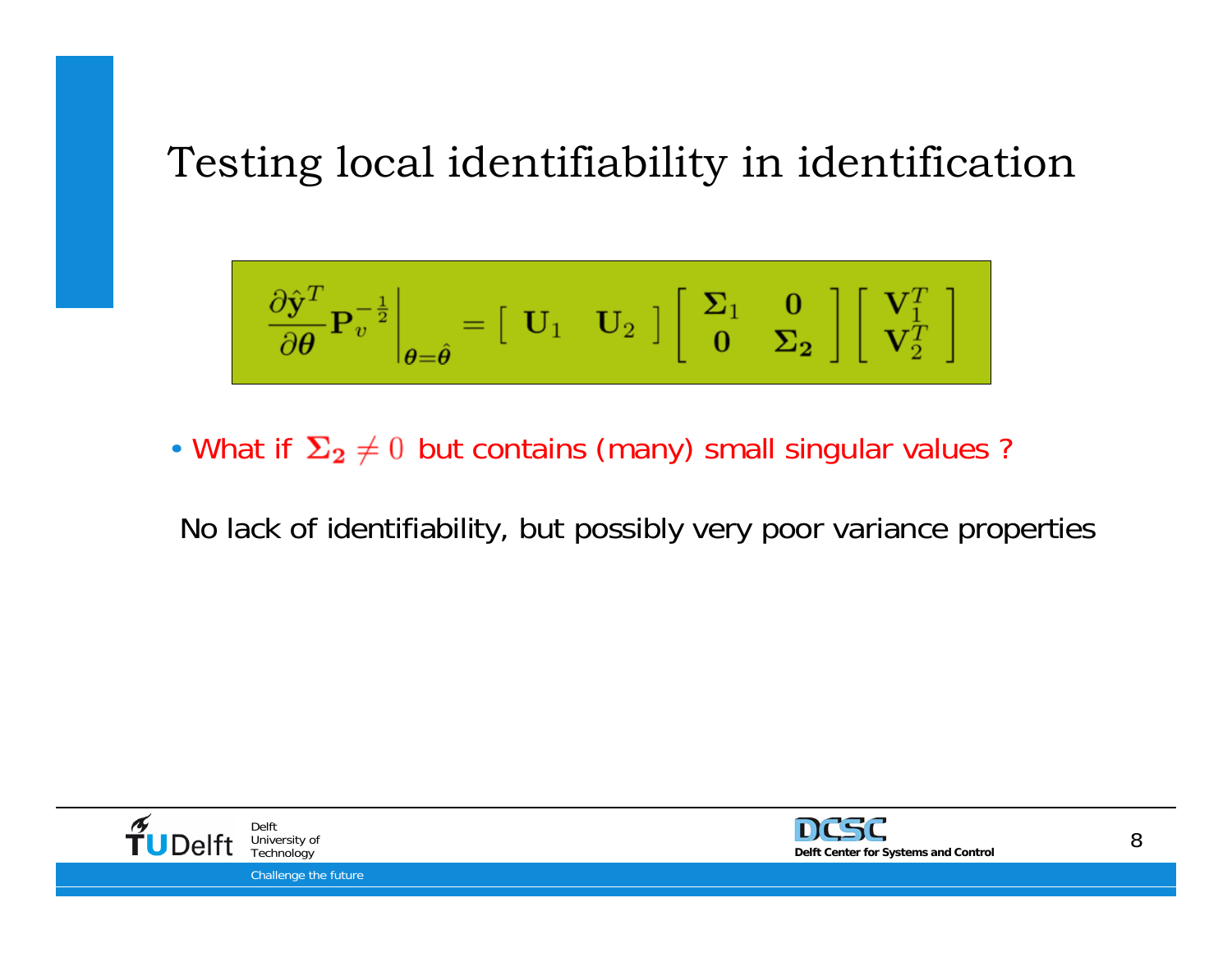#### Approximating the identifiable parameter space

Asymptotic variance analysis:  $\operatorname{cov}(\hat{\theta}) = J^{-1} = \left( \mathbb{E} \left[ \left. \frac{\partial^2 V(\theta)}{\partial \theta^2} \right|_{\hat{\theta}} \right] \right)^{-1}$ 

with  $J =$  Fisher Information Matrix.

• Sample estimate of parameter variance:

$$
cov(\hat{\theta}) = \begin{cases} \begin{bmatrix} \mathbf{U}_1 & \mathbf{U}_2 \end{bmatrix} \begin{bmatrix} \boldsymbol{\Sigma}_1^{-2} & \mathbf{0} \\ \mathbf{0} & \boldsymbol{\Sigma}_2^{-2} \end{bmatrix} \begin{bmatrix} \mathbf{V}_1^T \\ \mathbf{V}_2^T \end{bmatrix} & \text{for } \boldsymbol{\Sigma}_2 > 0 \\ \text{for } \boldsymbol{\Sigma}_2 = 0 \end{cases}
$$

 $cov(\boldsymbol{U_1\hat{\rho}})=\mathbf{U_1}\boldsymbol{\Sigma}_1^{-2}\mathbf{U_1}^T$ 

 $cov(\hat{\theta}) > cov(\mathbf{U}_1 \hat{\rho})$  if  $\Sigma_2 > 0$ 



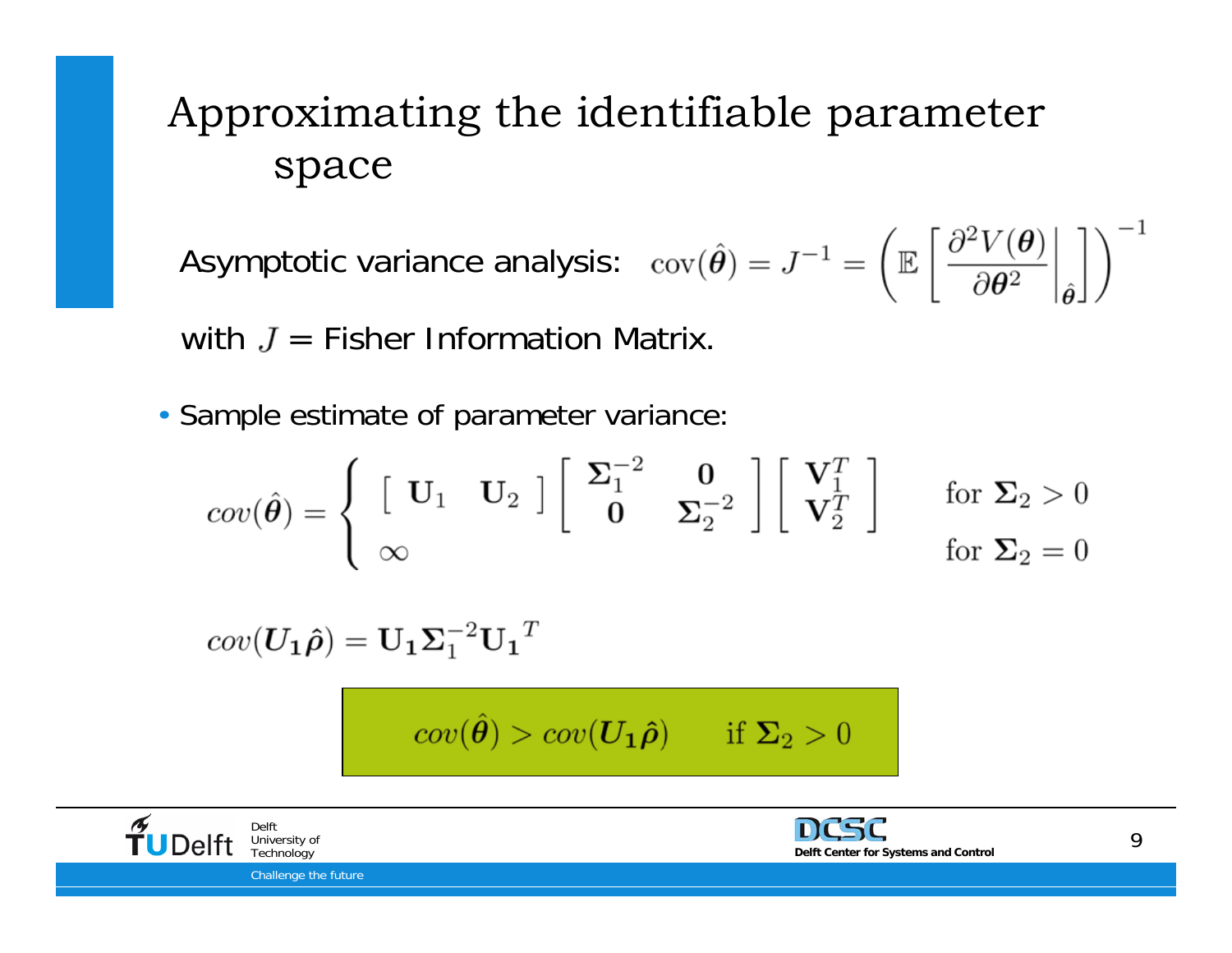Approximating the identifiable parameter space

$$
cov(\hat{\boldsymbol{\theta}}) > cov(\boldsymbol{U_1\hat{\rho}}) \qquad \text{if $\boldsymbol{\Sigma}_2 > 0$}
$$

- Discarding singular values that are small reduces the variance of the resulting parameter estimate
- Particularly important in situations of (very) large numbers of small s.v.'s
	- Model structure approximation (local)
	- Quantified notion of identifiability related to parameter variance



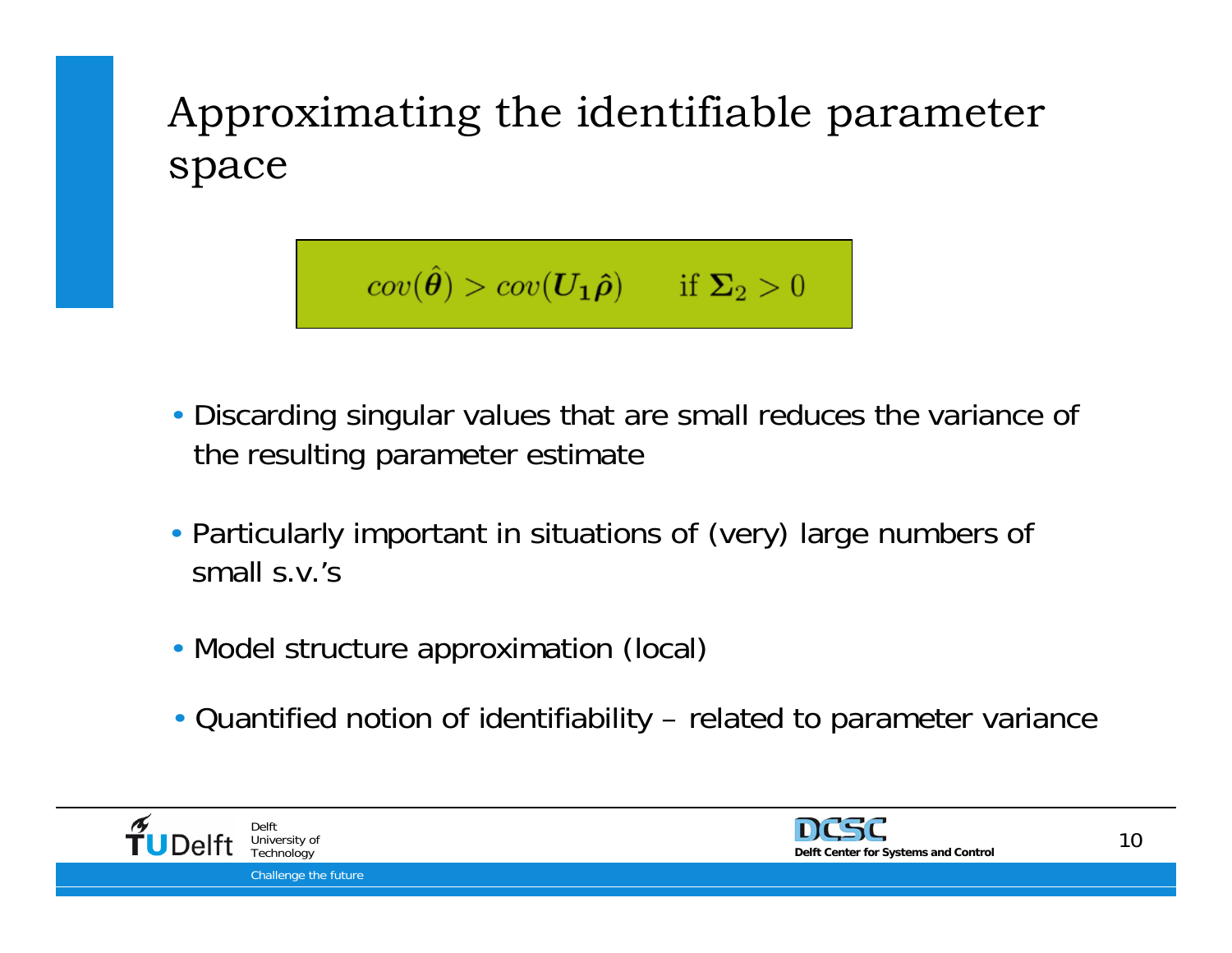#### Approximating the identifiable parameter space

• Interpretation:

Remove the parameter directions that are poorly identifiable (have large variance)



• This is different from removing the (separate) parameters for which the value 0 lies within the confidence bound [Hjalmarsson, 2005]



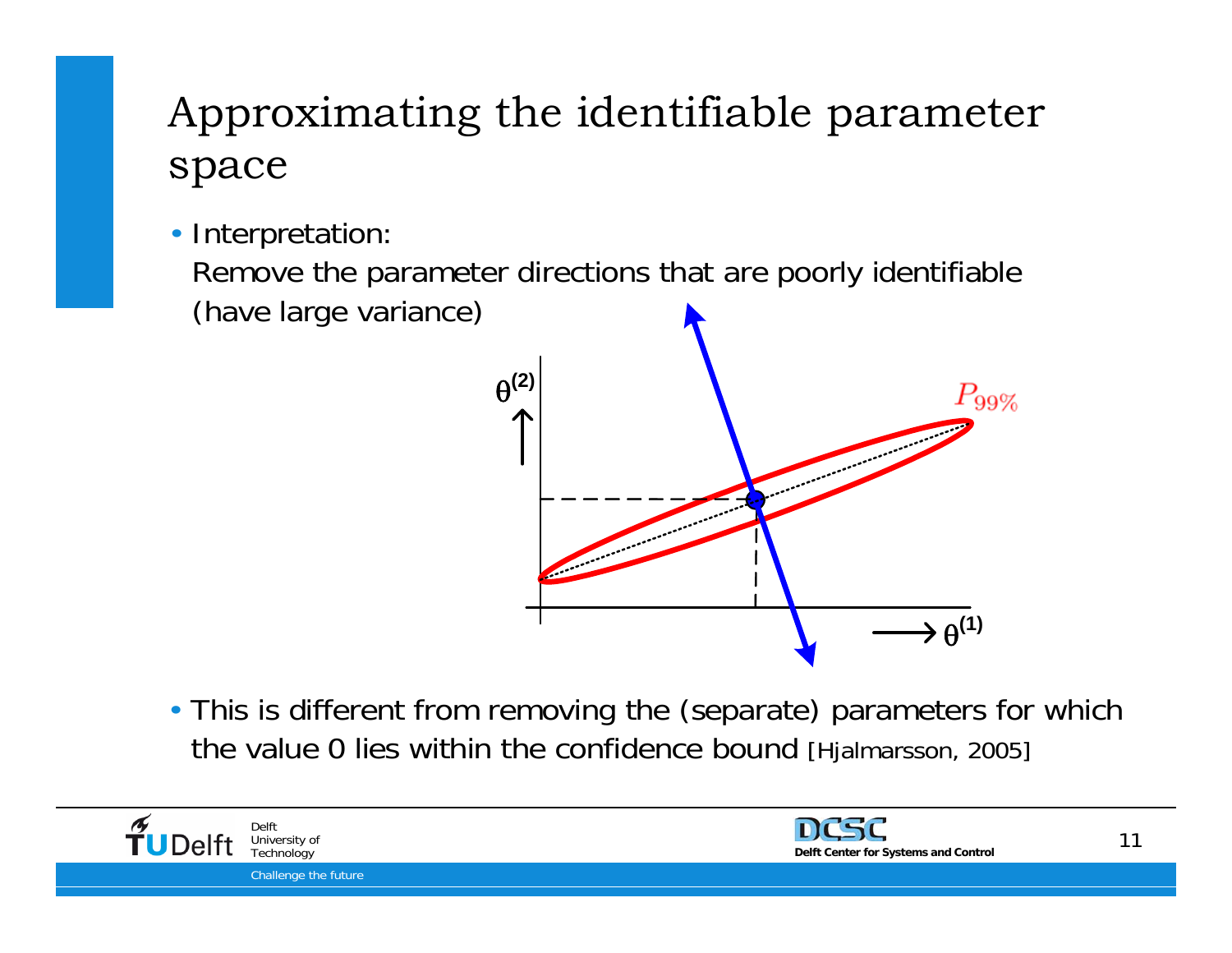# Effect of parameter scaling/units

- In physical model structures there is a freedom of choice in parameter units (cm,km …..)
- Choice of units should not influence the choice of approximate model structure
- The yes/no question on identiability:

$$
\Sigma_2 = 0, \quad \Sigma_2 \neq 0
$$

is not influenced by a scaling of parameter values:

$$
\hat{\boldsymbol{\theta}} = \boldsymbol{\Gamma} \hat{\boldsymbol{\theta}}_1, \quad \boldsymbol{\Gamma} = \text{diag}(s_1, \cdots s_n)
$$

• However for  $\Sigma_2 \neq 0$ , scaling will influence the numerical values of  $\Sigma_1$ ,  $\Sigma_2$  and therefore also the choice of the identifiable parameter space

Challenge the future DelftUniversity of

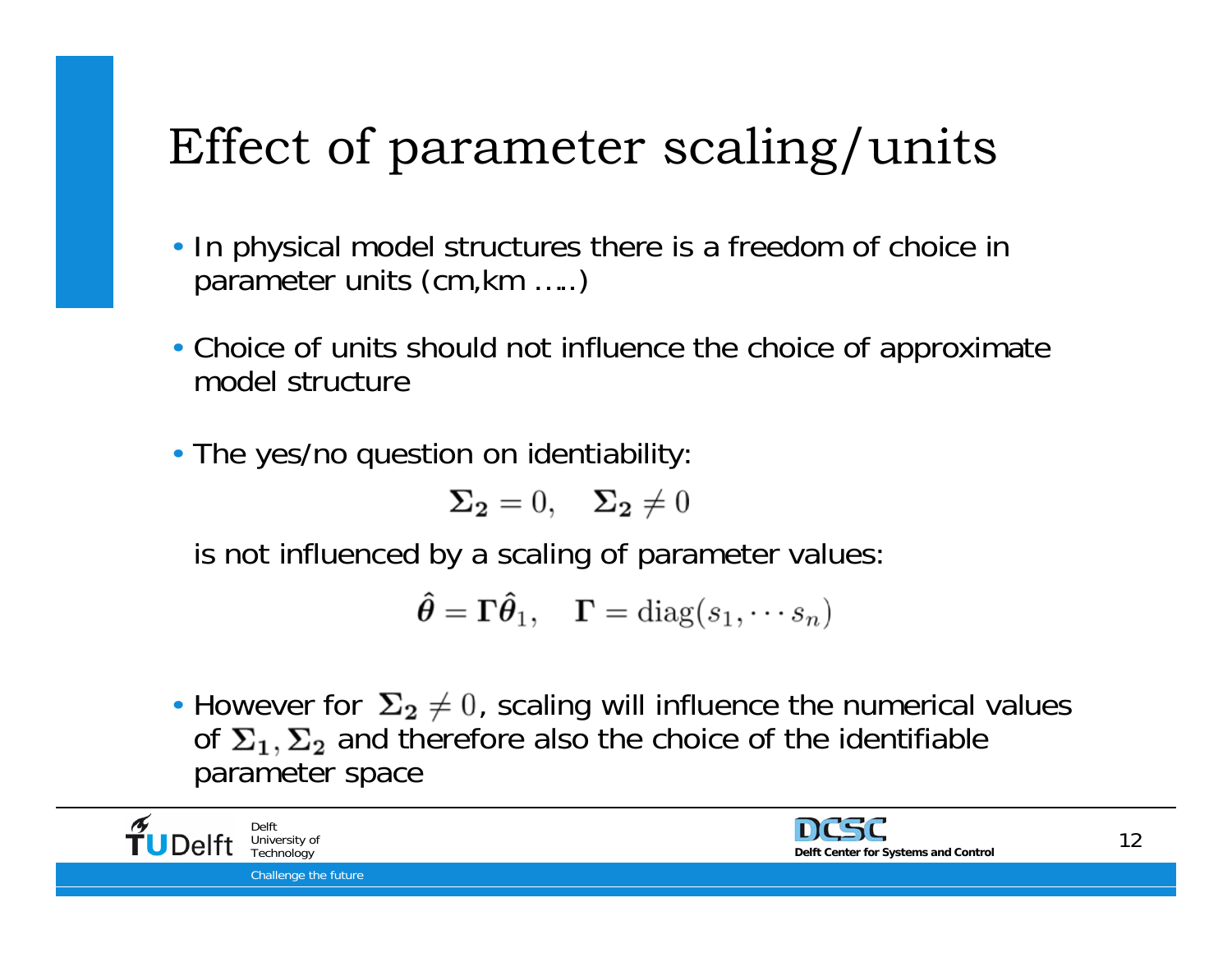## Effect of parameter scaling/units

• Possible remedy: use relative parameter variance rather than absolute variance as a measure for model structure approximation

$$
cov(\mathbf{\Gamma}_{\hat{\theta}}^{-1}\hat{\boldsymbol{\theta}}), \quad e.g. \; \mathbf{\Gamma}_{\hat{\theta}} = diag\left( \begin{array}{ccc} |\hat{\boldsymbol{\theta}}_1| & \dots & |\hat{\boldsymbol{\theta}}_q| \end{array} \right)
$$

• Motivates analysis of scaled Hessian

$$
\left. \boldsymbol{\Gamma_{\hat{\theta}}} \ \frac{\partial^2 V(\boldsymbol{\theta})}{\partial \boldsymbol{\theta}^2} \right|_{\hat{\boldsymbol{\theta}}} \boldsymbol{\Gamma_{\hat{\theta}}} \nonumber \\
$$

• Essential information in

$$
\boldsymbol{\Gamma}_{\hat{\theta}} \frac{\partial \mathbf{h}(\theta)^T}{\partial \theta} \mathbf{P}_{v}^{-\frac{1}{2}} = \left[ \begin{array}{cc} \mathbf{U}_1 & \mathbf{U}_2 \end{array} \right] \left[ \begin{array}{cc} \boldsymbol{\Sigma}_1 & \mathbf{0} \\ \mathbf{0} & \boldsymbol{\Sigma}_2 \end{array} \right] \left[ \begin{array}{c} \mathbf{V}_1^T \\ \mathbf{V}_2^T \end{array} \right]
$$

• Model structure approximated: parameters identifiable and physically interpretable!



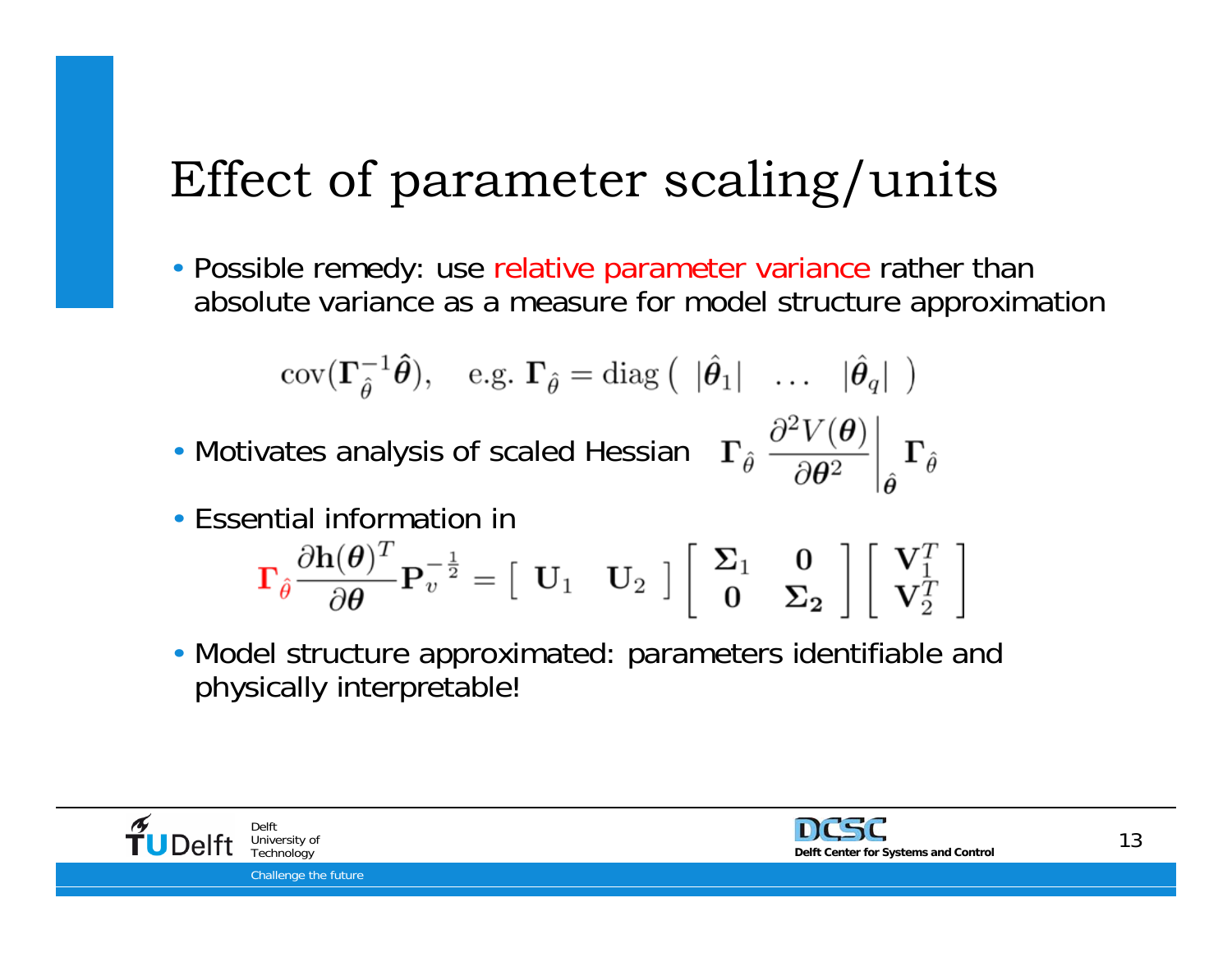## Toy example

Second order system:  $y(t) = \alpha_0 u(t-1) + \beta_0 u(t-2)$  $\alpha_0 = 10^6$ ;  $\beta_0 = 10^{-6}$ 

Second order FIR model:

$$
\hat{y}(t,\theta) = \alpha u(t-1) + \beta u(t-2), \quad \theta := [\alpha \ \beta]^T.
$$

$$
\psi(t,\theta_0) := \frac{\partial \hat{y}(t,\theta)}{\partial \theta} = \begin{bmatrix} u(t-1) \\ u(t-2) \end{bmatrix}
$$

Fisher information matrix:

unit variance white noise input

 $\Rightarrow$  No indications for reducing model structure



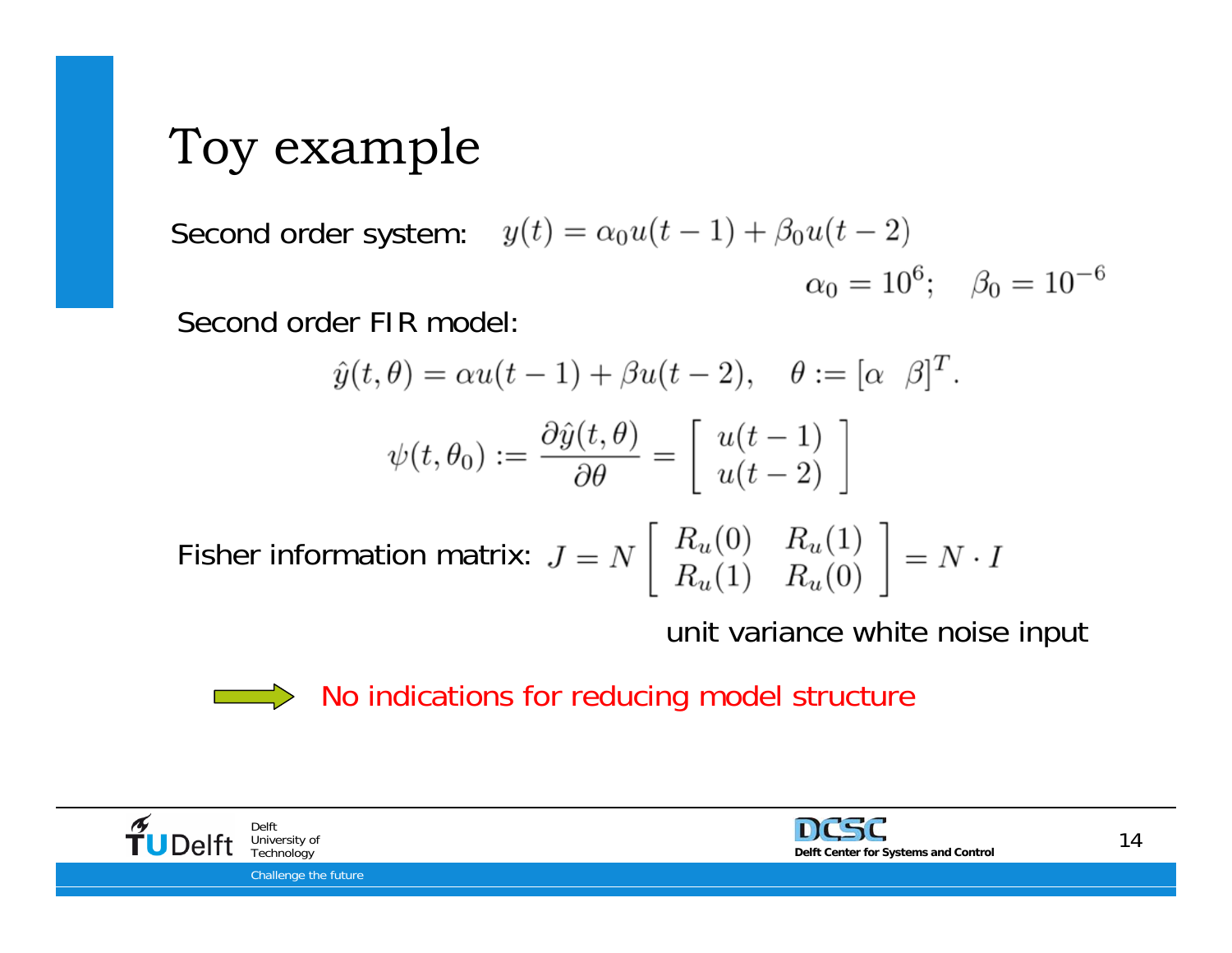## Toy example

After parameter scaling:

Scaled Fisher information matrix:

$$
\tilde{J} = N \begin{bmatrix} \alpha_0 & 0 \\ 0 & \beta_0 \end{bmatrix} \begin{bmatrix} R_u(0) & R_u(1) \\ R_u(1) & R_u(0) \end{bmatrix} \begin{bmatrix} \alpha_0 & 0 \\ 0 & \beta_0 \end{bmatrix}
$$
  
=  $N \begin{bmatrix} 10^{12} & 0 \\ 0 & 10^{-12} \end{bmatrix}$ 

 $\qquad \qquad \Longrightarrow$ 

Indication for reducing model structure by one parameter



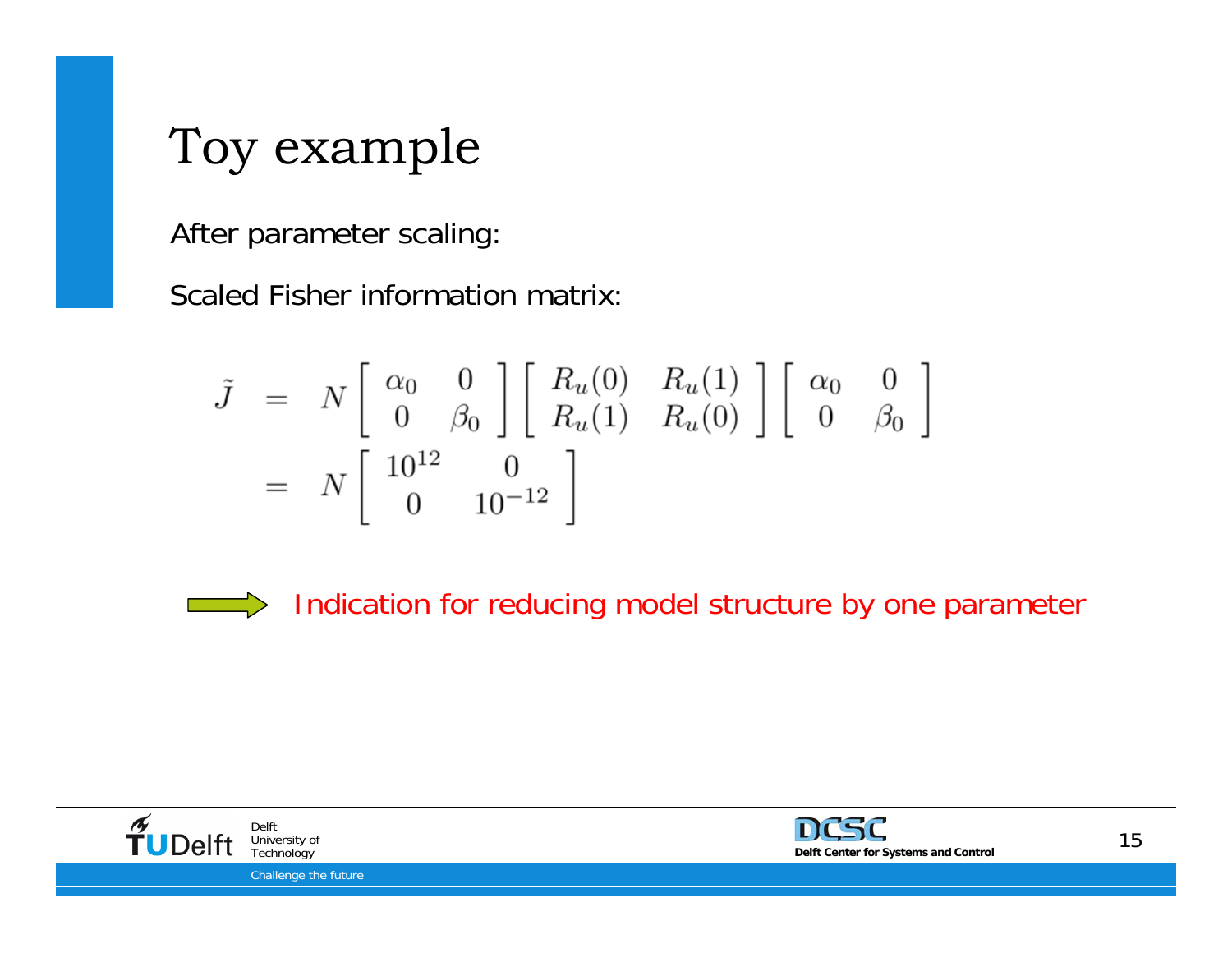## Discussion

- Notion of identifiability quantified
- Model structure approximated to achieve identifiability, while retaining interpretation of physical parameters
- Analysis can only be done locally linearized
- Similar results for structural identifiability
- Established relation with
	- Controllability and observability properties
	- Gradient/Hessian approximation in iterative optimization algorithms (Gauss-Newton and steepest descent)